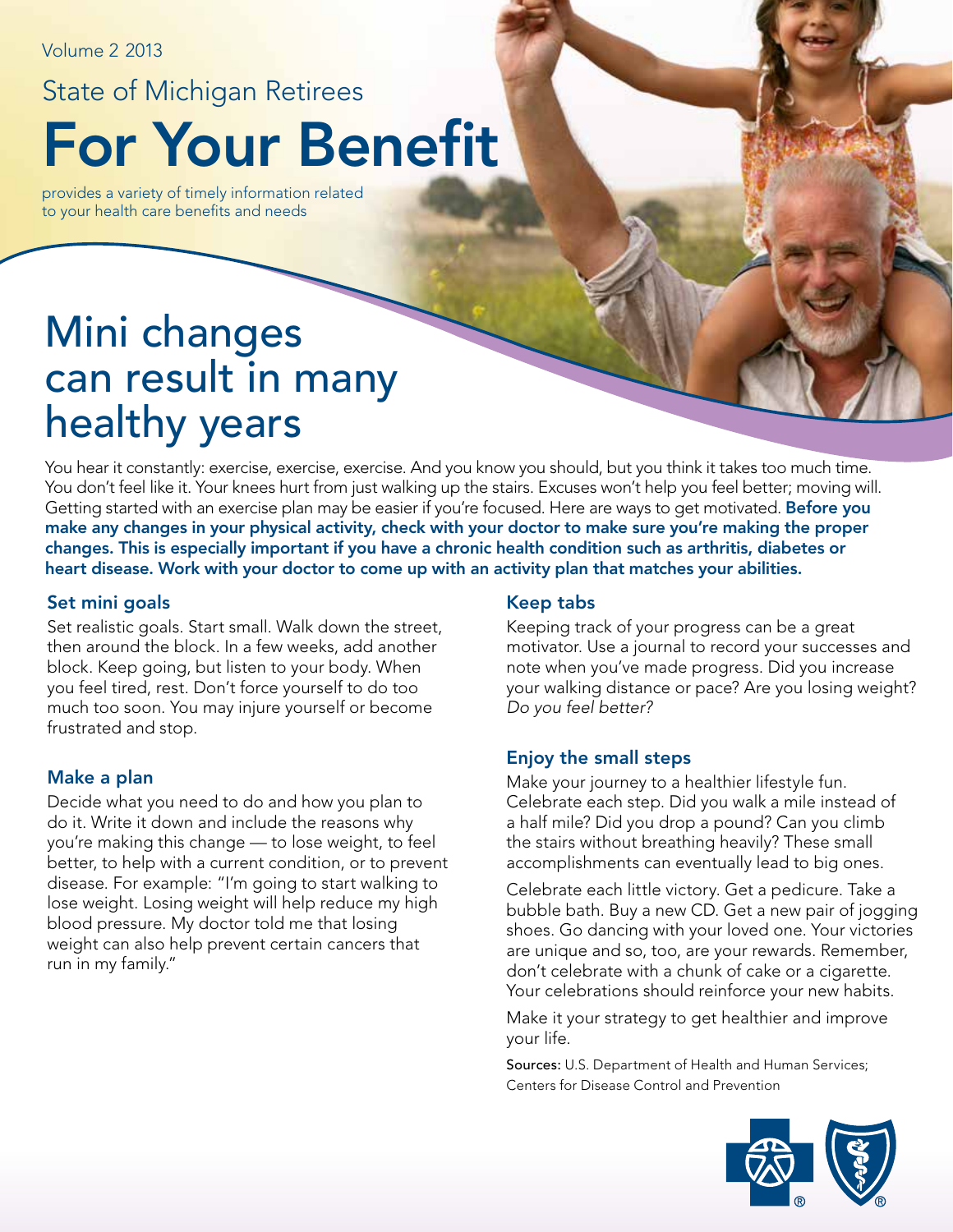## Keep moving to get fit

Physical activity and exercise are good for you at any age. In fact, staying active can help you:

- Keep and improve your strength so you can stay independent
- Have more energy to do the things you want to do  $\bullet$
- Improve your balance

#### Different types of exercise improve your lifestyle

You can build physical activity into your daily routine by exercising. There are four types of exercise. Try each type to get the full benefit of your physical activity.

#### 1. Endurance

Endurance, or aerobic, activities improve the health of your heart, lungs and circulatory system. As a result, they delay or prevent many diseases that are common in older adults, such as diabetes and heart disease. Building your endurance makes it easier to carry out many of your everyday activities, like mowing the lawn or climbing flights of stairs. Endurance exercises include:

- Dancing
- Climbing stairs or hills
- Swimming • Playing tennis
- Biking
- Playing basketball

#### 2. Strength

Strength exercises make your muscles stronger. Even small increases in strength can make a big difference in your ability to stay independent and carry out everyday activities, such as get up from a chair, climb stairs, carry groceries, open jars, and even play with your grandchildren. Examples of these exercises, which are also called "strength training" or "resistance training," include:

- Lifting weights
- Using a resistance band

*Don't have weights?* Visit BCBSM's

healthybluextras<sup>SM</sup> for discounts. You can also use common household items, such as bottled water or soup cans.

> Correction: The article "Healthy changes can stop diabetes before it starts" in the Spring edition of For Your Benefit contained an error regarding cholesterol levels and diabetes risk.

> The corrected information is below: Cholesterol levels that are not within the ideal range increase the risk for diabetes. If your HDL ("good") cholesterol is less than 35 or your triglyceride level is higher than 250, you have a greater risk of developing diabetes.

- Prevent or delay some diseases like heart disease, diabetes and osteoporosis
- Perk up your mood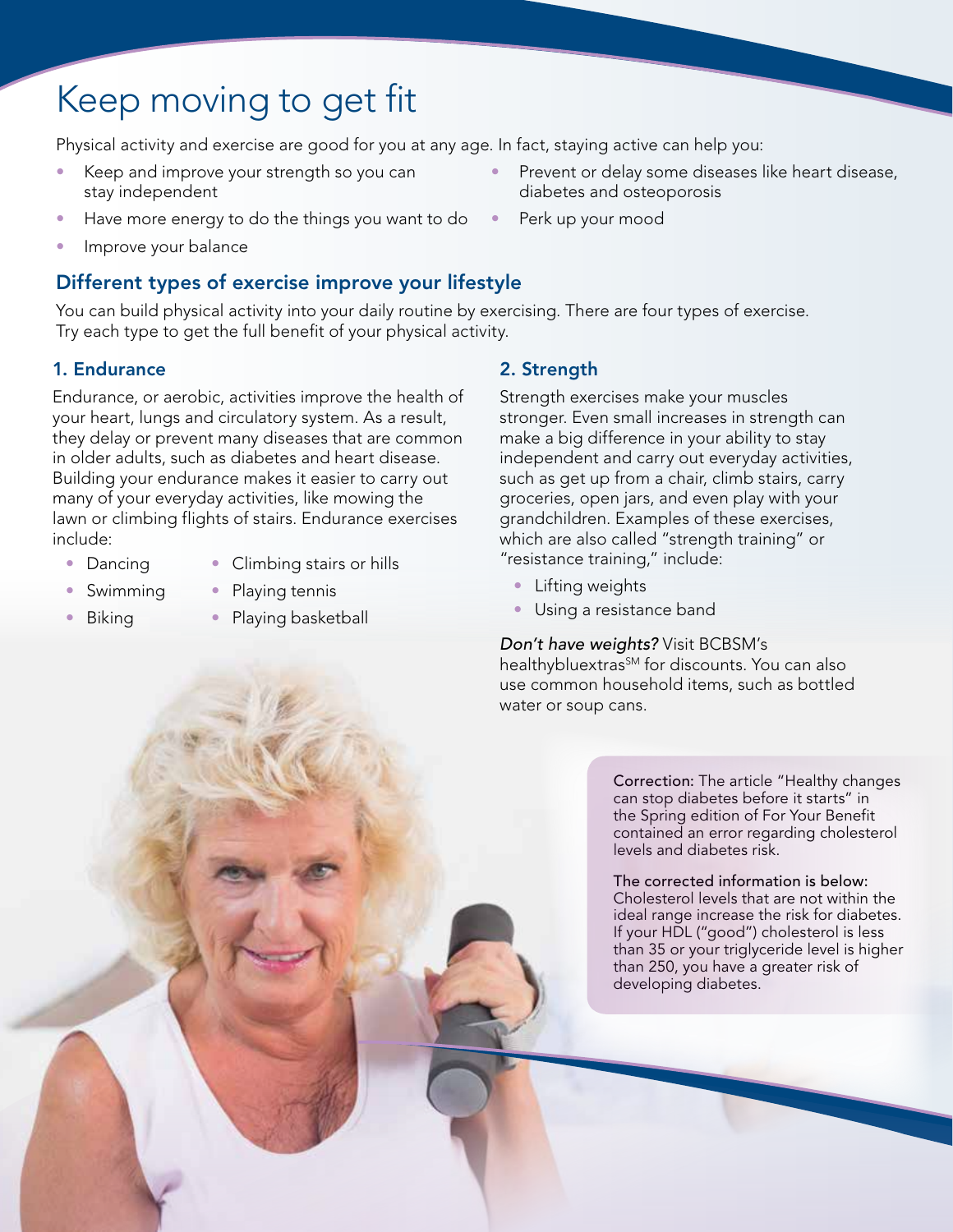#### 3. Balance

Balance exercises, such as standing on one leg or doing tai chi, can make it easier to walk on uneven surfaces and help prevent falls. Lower-body strength exercises also will improve your balance.

#### 4. Flexibility

Stretching exercises can help your body stay flexible. They stretch your muscles and can help your body stay limber. Try doing calf stretches or yoga. Stretching gives you more freedom of movement for daily activities, such as bending to tie your shoes or looking over your shoulder as you back out of the driveway.

The easiest way to keep moving is to find something you like to do and think of the end goal. Ride your bike so you'll have the endurance to dance at that wedding this summer. Practice your balancing exercises so you can walk those cobble-stone streets on your next vacation. Enjoy moving and you'll get the most out of life.



Both terms refer to the voluntary movements you do that burn calories. Physical activities are actions that get your body moving and are part of your everyday life. Think of the things you like to do. Like being outdoors? Try gardening or going for brisk walks. Like music? Dance around the house or take a ballroom dancing class. Exercise is a form of physical activity that's specifically planned, structured and repetitive, such as weight training, tai chi or an aerobics class.

Physical activity and exercise are both important and can help improve your ability to do the everyday activities you enjoy. The bottom line? There are many ways to be active every day. Find something you enjoy doing, include it in your regular routine, and try to increase your level of activity over time.

Source: National Institute on Aging



healthybluextras<sup>®</sup> lood for you. good for michigan



#### *Save money while you exercise*

BCBSM members are eligible for special discounts and benefits through the Healthy Blue Xtrassm and Blue365<sup>®</sup> programs. These programs make it easier and less expensive to get the balanced lifestyle you deserve. Enjoy exclusive savings on healthy products and services from companies around the state and nationwide.